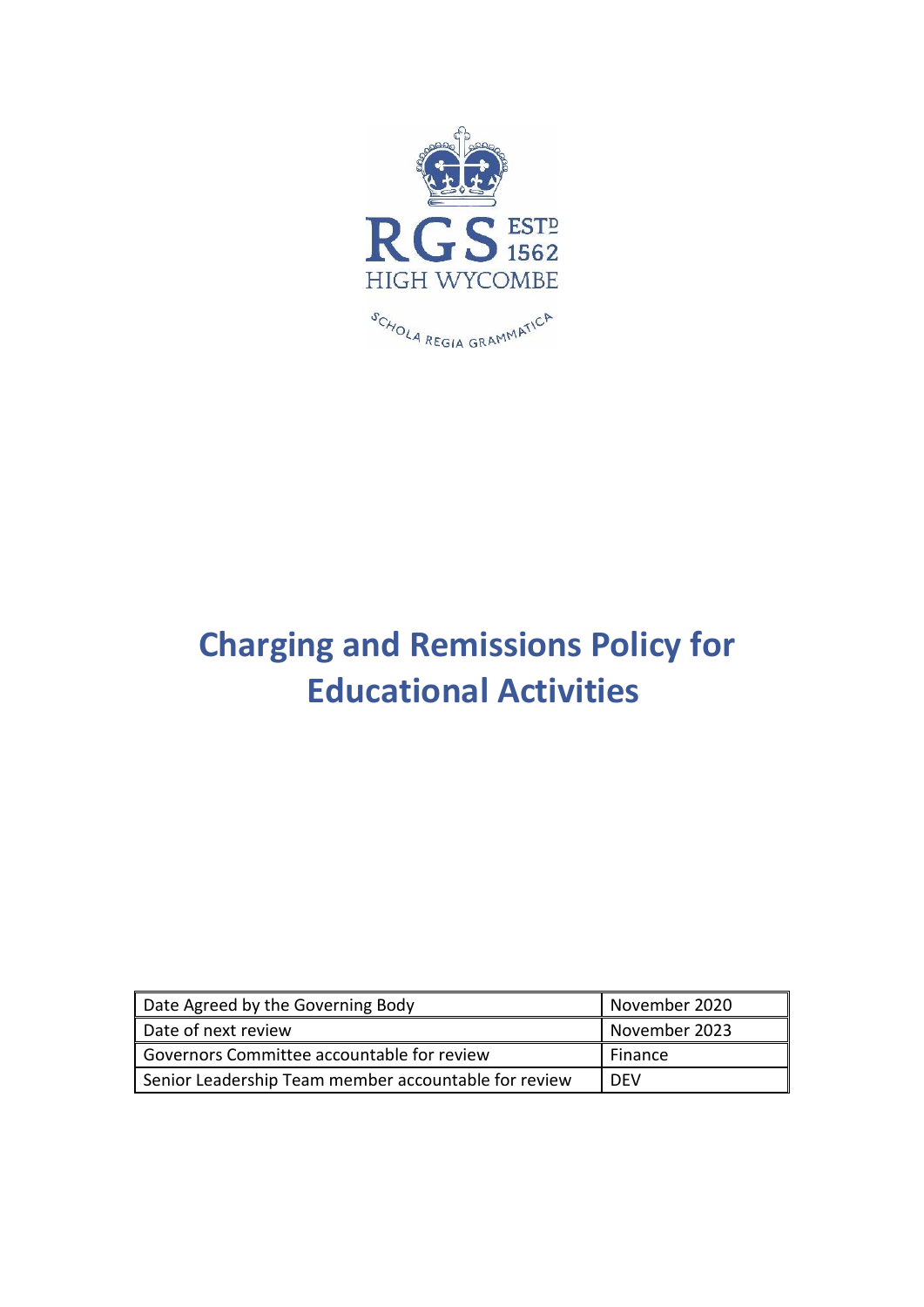# **The Royal Grammar School High Wycombe Charging and Remissions Policy for Educational Activities**

The Governing Body recognises the valuable contribution the wide range of additional activities, including clubs and visits, can make towards a student's education. The Governing Body aims to promote and provide such activities as part of a broad and balanced curriculum for the students of the School and as additional optional activities.

# **Charging Policy**

There are two types of financial contributions which parents can be asked for in relation to educational activities:

- Permitted Charges: defined as a compulsory payment which the School is entitled to levy in certain circumstances
- Voluntary Contributions: defined as a payment which parents may be asked for to cover the cost of certain optional activities, including the majority of educational visits which take place during term time. No student will be prevented from participating in an activity on the grounds that parents cannot or will not make such a contribution, but if insufficient funding is available, the activity may well be cancelled unless it is a requirement of the curriculum of a public examination course.

They have different limitations as set out below:

# **Materials, Textbooks, etc.**

For Years 7 to 11, the School will make no charge for education provided during school hours. This includes the supply of any materials, books, instruments or other equipment. However, a charge will be levied where the student or the parent of the student wishes to own any such material. For Years 12 and 13, the School may make a charge for the supply of any materials, books, instruments or other equipment at the discretion of the Headmaster.

# **Music Tuition**

The School levies charges in respect of music tuition if the teaching is not an essential part of either the curriculum or a public examination specification being followed by the student.

# **Examination Entries, Resits and Re-marks**

- A charge may be levied for examination entries where the School has not prepared the student for the examination
- A charge will be levied for pupils re-sitting an examination
- A charge will be made for the remark of an examination paper, unless the Headmaster, in special circumstances, wishes to have the papers of a number of students remarked. If, as a result of the remark, the Exam Board refunds the charge it will be repaid to the parents in full.
- A charge will be levied for examination entries where the School has prepared the student for the examination but considers that, for educational reasons, he should not be entered and the student's parent wishes the student to be entered (or student himself when over 18 years old). In these circumstances, if the student subsequently passes the examination, the School will refund the charges
- A charge will be levied where a student fails, without good reason, to attend the examination or meet other essential requirements of the course.